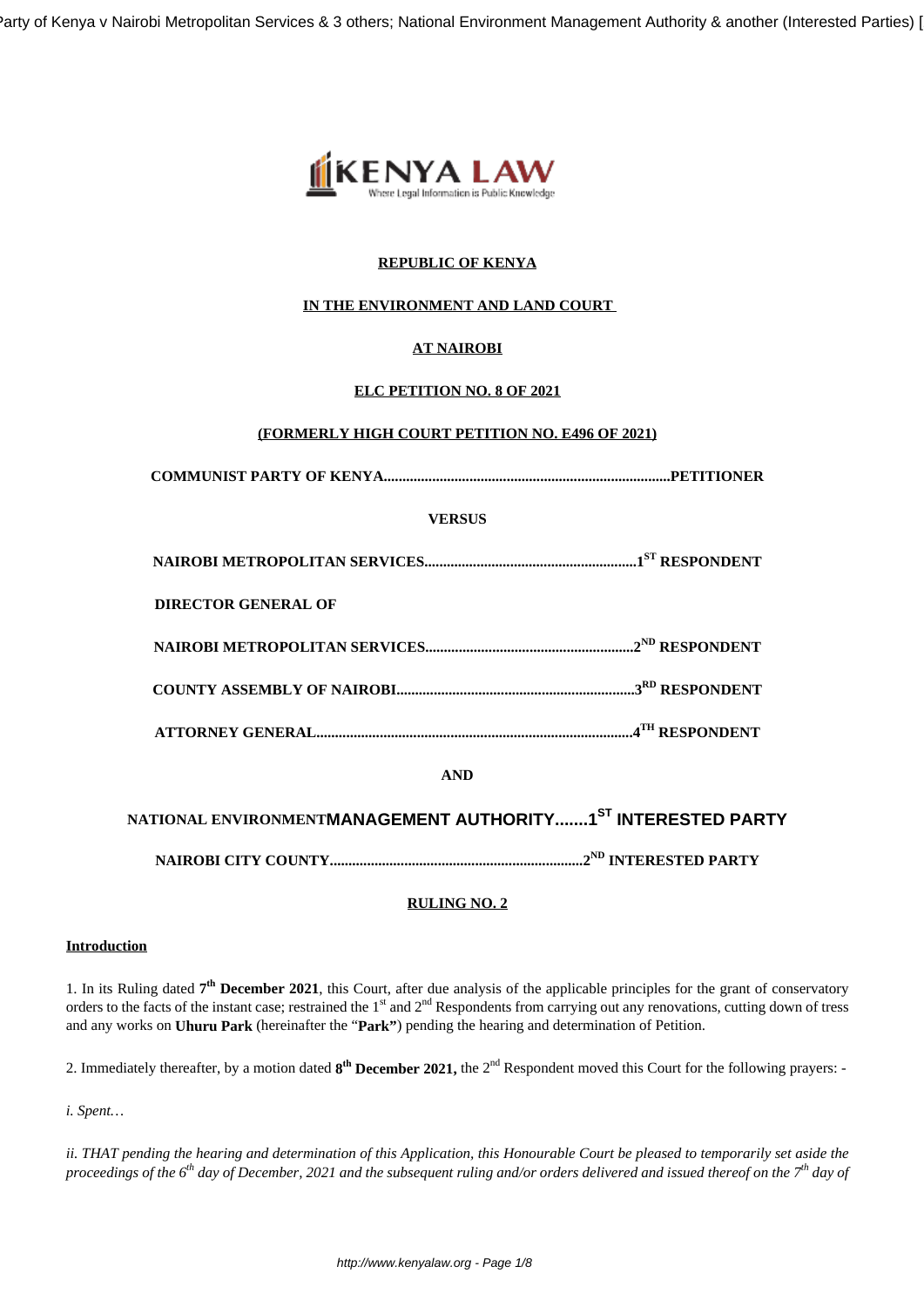*December, 2021.*

*iii. THAT pending the hearing and determination of the Application, this Honourable Court be pleased to make an order that the Petitioner duly serves the 2nd Respondent forthwith with the pleadings in this matter and to continue to so do during the pendency of this matter and thereafter grant leave to the 2nd Respondent to file its response to the Applicant and the Petition.*

*iv. THAT pending the hearing and determination of the Petition, this Honourable Court be pleased to temporarily set aside the proceedings of the 6th day of December, 2021 and the subsequent ruling delivered by on the 7th day of December, 2021.*

*v. THAT pending the hearing and determination of the Petition, this Honourable Court be pleased to make an order that the Petitioner duly serves the 2nd Respondent forthwith with the pleadings in this matter and to continue to so do during the pendency of this matter and thereafter grant leave to the 2nd Respondent to file its response to the Applicant and the Petition.*

*vi. THAT costs of this Application be borne by the Petitioner.* 

3. The Application is supported by the grounds on the face thereof and further by the Affidavit of **Lieutenant General Mohammed Badi** on behalf of the 2<sup>nd</sup> Respondent herein.

4. Pursuant to the directions issued on **10th December 2021**, it was directed that the said Application be served upon all parties for hearing on 1**6 th December 2021.**

5. The 1<sup>st</sup>, 3<sup>rd</sup>, 4<sup>th</sup> Respondents and equally the 2<sup>nd</sup> Interested party supported the Application. The Application was however opposed by the Petitioner while the 1st Interested party held no position leaving it for the Court's determination. The Application was heard by way of oral submissions from the parties.

# **The 2nd Respondent's /Applicant's case**

6. During the hearing of the Application Learned Counsel Mr. Okatch submitted on behalf of the 2<sup>nd</sup> Respondent. He relied on the affidavit sworn by **Lieutenant General Mohammed Badi** on **10th December 2021.** It was his case that he was never served with any pleadings and to date he has equally not been served.

7. He averred that he learnt of the matter through the press on Tuesday  $7<sup>th</sup>$  December 2021 after the delivery of the ruling and he immediately instructed his Advocates **Messrs Okatch & Partners** to verify the accuracy of the same.

8. Conversely, it was stated that the Advocates were able to verify and indeed confirmed the existence of the said orders.

9. The Applicant complained that the said orders were issued without giving him an opportunity to be heard. It was further averred that the Court record for **29th November 2021** had directed the Petitioner to effect service of its pleadings upon all the parties on **6 th December 2021** where further directions would be issued.

10. The Applicant further complained that the Court was misled to believe that service had been effected and the matter was wrongly converted for hearing on 6<sup>th</sup> December 2021 when indeed it was actually scheduled for mention for further directions.

11. It was contented that the Court was left with a one-sided highly sensationalised version and unsupported allegations when it proceeded to render its ruling.

12. Additionally, it was contended that the orders were issued on the aspect that there was no public participation and no Environmental Impact Assessment licence yet there was extensive public participation which had been undertaken from 2018 and further an Environmental Impact Assessment (EIA) report was in existence.

13. According to the Applicant, if the proceedings and ruling are not set aside, it will have far-reaching consequences on the impugned project and it will cause great public injustice and extend the unfair manner that the orders of the 7<sup>th</sup> day of December, **2021** were granted.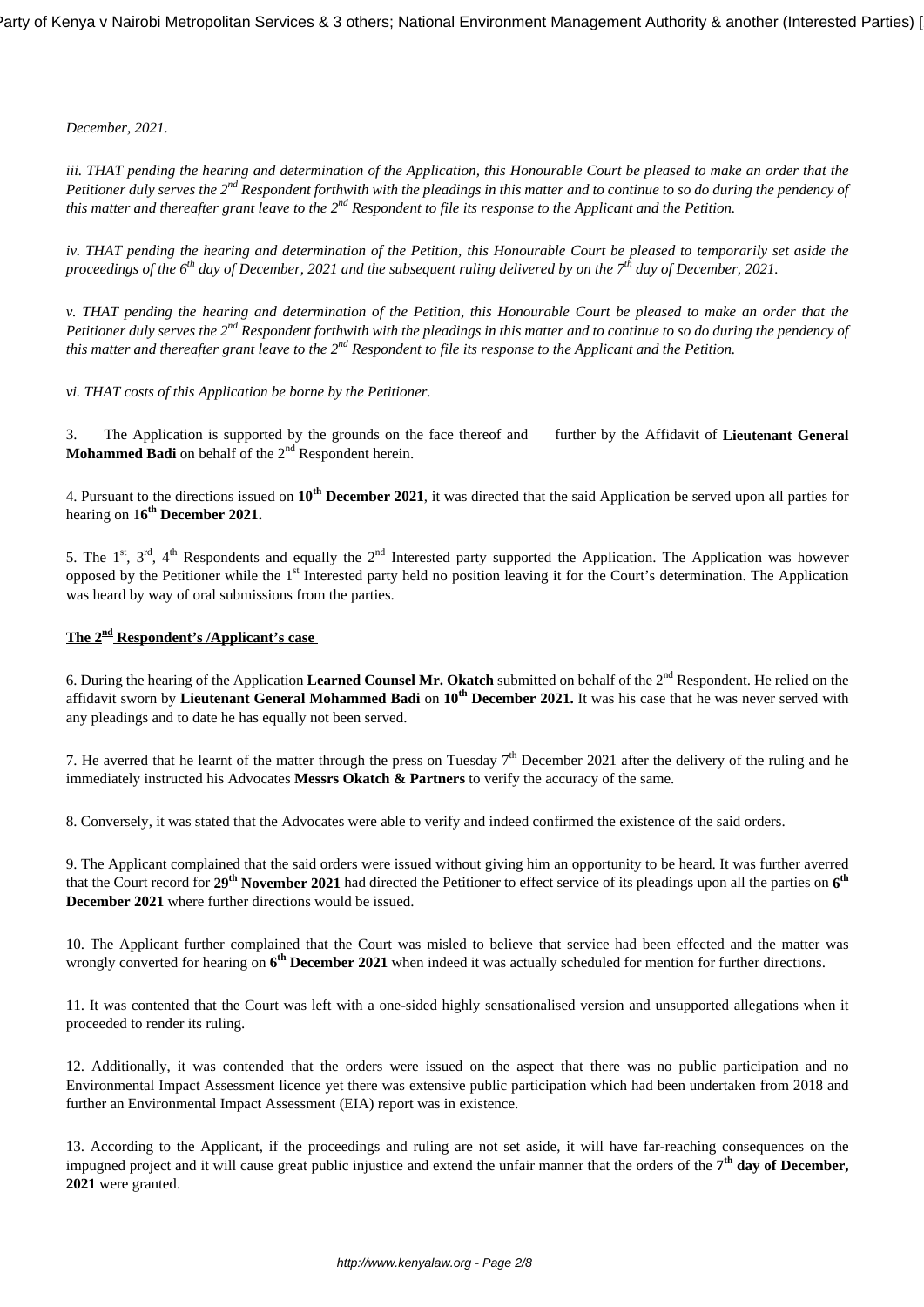14. The Applicant further made reference to the *Court of Appeal Case of Civil Appeal Number E291 OF 2021 Independent Electoral and Boundaries Commission v David Ndii & Others* the gist of which was that where service had not been properly effected a right to a fair trial and natural justice was contravened.

15. Counsel for the Applicant concluded his oral submissions by requesting the Court to allow the Application and set aside and/or vary its orders issued on **7 th December 2021** saying no prejudice would be occasioned to the Petitioner.

### **1 st and 4th Respondents' submissions**

16. The 1<sup>st</sup> and 4<sup>th</sup> Respondents in support of the Application referred to the affidavit sworn on 7<sup>th</sup> December 2021 by Maureen **Njeri** the Director Environment, Water and Sanitation of the 1<sup>st</sup> Respondent.

17. It was stated in the Replying Affidavit that while they acknowledged being served with the Application on  $2^{nd}$  December 2021 for attendance on **6 th December 2021**, they were surprised when the Court proceeded to hear the Application on **6 th December 2021 and** rendered a ruling on **7th December 2021** without granting them an opportunity to be heard.

18. In respect to the Environmental Impact Assessment (EIA), the  $1<sup>st</sup>$  and  $4<sup>th</sup>$  Respondents further stated that public participation was an ongoing process and as such there was extensive public participation which had been conducted in respect to the rehabilitation of the Park and an EIA report had been submitted to the 1<sup>st</sup> interested party and the same was awaiting issuance of an EIA license.

19. During the oral submissions of the Application, **Learned Counsel Mr. Motari** while requesting the Court to set aside its earlier orders, emphasized on the fact that they were condemned unheard contrary to *Articles 47 and 50 of the Constitution* and he further submitted that the issue of the EIA was not an issue for consideration by the Court and that should the Court have given them an opportunity to be heard, it could have arrived at a different outcome.

#### **The 3rd Respondent's and 2nd Interested party's submissions**

20. The  $3<sup>rd</sup>$  Respondent and the  $2<sup>nd</sup>$  Interested party did not file any response to the Application but their Counsels separately made oral submissions supporting the Application. It was their submission that the orders were equally issued *exparte* without granting their clients an opportunity to be heard and thus being contrary to the rules of natural justice. They also opined that the orders were prejudicial to their clients and hence there was greater need to have them set aside.

#### **1 st Interested party's submissions**

21. Learned Counsel Ms. Sakami holding brief for Mr. Maina Advocate for the 1<sup>st</sup> Interested party did not support nor oppose the Application. However she acknowledged that the  $1<sup>st</sup>$  Respondent had submitted an EIA report after the commencement of this case and the same was pending for consideration.

# **The Petitioner's submissions**

22. The Application was strongly opposed by the Petitioner. **Learned Counsel Mr. Wachira** submitted that all the Respondents were served with the Application in accordance with the Court order issued on **29th November 2021** and he had filed an affidavit of service confirming such service. Counsel submitted that in confirmation of service, the  $1<sup>st</sup>$ ,  $2<sup>nd</sup>$  and  $4<sup>th</sup>$  Respondents filed a memorandum of appearance and even appeared during the delivery of the ruling on  $7<sup>th</sup>$  December 2021. It was his further submission that pursuant to *Article 156 of the Constitution,* the Attorney General was permitted to represent such parties which was also the case herein.

23. It was further submitted that, the matters that were being raised by the 2<sup>nd</sup> Respondent in respect to issues of public participation and the EIA were issues that ought to be raised in response to the main Petition and not to have been brought by an application seeking for variation and setting aside of the conservatory orders. Counsel also submitted that **paragraph 17 of the Affidavit sworn by Maureen Njeri** had equally confirmed that no EIA licence had been obtained prior to the commencement of the project.

24. The Petitioner concluded his submission by urging the Court to dismiss the Application with costs.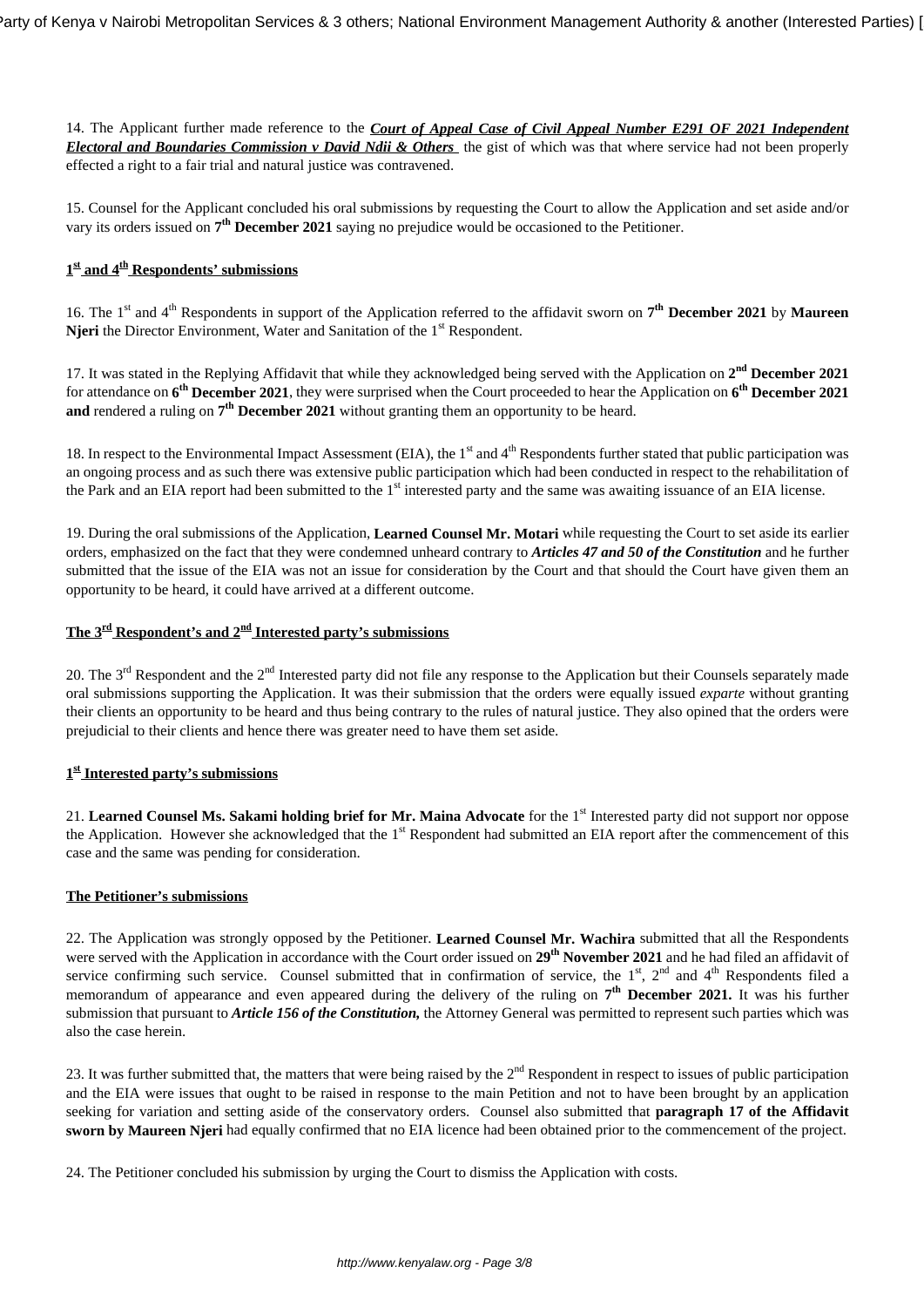#### **Analysis and determination**

25. The Court has carefully considered the Application as well as the parties' affidavits and oral submissions for and against the Application. In my humble view, the main issue for determination is whether this Court should proceed to set aside the proceedings of **6 th December 2021** and its subsequent ruling and/or conservatory orders issued on **7 th December 2021.**

26. On issuance of conservatory orders, *Rule 23 of the Constitution of Kenya (Protection of Rights and Fundamental Freedoms) Practice and Procedure Rules 2013 (The Mutunga Rules)* provides as follows: -

*Rule 23;*

*"Conservatory or interim orders*

*(1) Despite any provision to the contrary, a Judge before whom a petition under rule 4 is presented shall hear and determine an Application for conservatory or interim orders.*

*(2) Service of the Application in sub rule (1) may be dispensed with, with leave of the Court.*

*(3) The orders issued in sub-rule (1) shall be personally served on the respondent or the advocate on record or with leave of the Court, by substituted service within such time as may be limited by the Court."*

27. On setting aside of conservatory orders, *Rule 25 of Mutunga rules* provides as follows: -

*"Setting aside, varying or discharge an order issued under rule 22 may be discharged, varied or set aside by the Court either on its own motion or on Application by a party dissatisfied with the order."*

28. It is thus evident that the *Mutunga Rules* do not specifically provide for the form in which a conservatory order may be set aside or reviewed. However, the Civil Procedure Rules still remain the parent rules for reference, and where there is a lacuna in a procedure under the *Mutunga Rules*, the *Civil Procedure Rules* apply.

29. The jurisdiction of the Court to review its own orders is provided for in *Section 80 of the Civil Procedure Act and Order 45 Rule of the Civil Procedure Rules 2010*

*Section 80* stipulates: -

*"Any person who considers himself aggrieved—*

*(a) by a decree or order from which an appeal is allowed by this Act, but from which no appeal has been preferred; or*

*(b) by a decree or order from which no appeal is allowed by this Act may apply for a review of judgment to the court which passed the decree or made the order, and the court may make such order thereon as it thinks fit."*

30. *Order 45 Rule 1 of the Civil Procedure Rules* is couched in similar terms and goes on to provide the procedure and the conditions that an Applicant must satisfy as follows: -

*"45(1) Any person considering himself aggrieved—*

*(a) by a decree or order from which an appeal is allowed, but from which no appeal has been preferred; or*

*(b) by a decree or order from which no appeal is hereby allowed, and who from the discovery of new and important matter or evidence which, after the exercise of due diligence, was not within his knowledge or could not be produced by him at the time when the decree was passed or the order made, or on account of some mistake or error apparent on the face of the record, or for*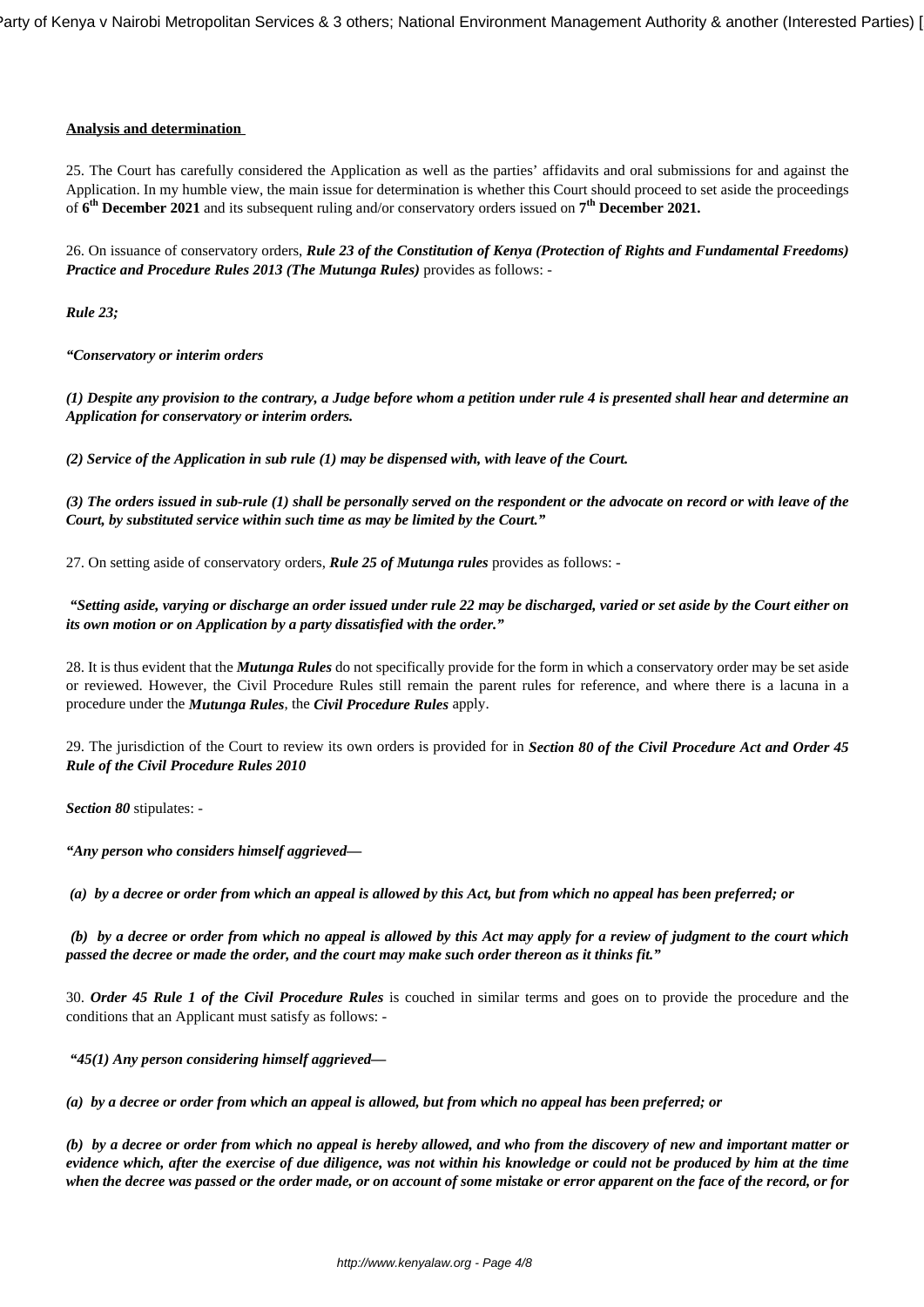*any other sufficient reason, desires to obtain a review of the decree or order, may apply for a review of judgment to the court which passed the decree or made the order without unreasonable delay."*

31. In this regard, for a Court to review its own orders, it must be demonstrated that there is discovery of *new and important matter or evidence.* It must also be shown that the new evidence was not within the knowledge of the party seeking review or could not be produced at the time the orders were made. Such party must also satisfy the Court that this was the case even after exercise of due diligence. A Court will also review its orders if it is demonstrated that there is *some mistake or error apparent on the face of the record, or for any other sufficient reason*. The error must be evident on the face of the record and should not require much labour in explanation. An Application for review must also be made *without unreasonable delay.*

32. In the instant case, the Conservatory Order was issued on **7 th December, 2021** and the Application was filed on **10th December 2021**. The Application was therefore filed timeously.

33. In the case of *Benjoh Amalgamated Ltd vs Kenya Commercial Bank Ltd [2014] eKLR* it was held that review orders are intended to correct mistakes and human error and should be issued in exceptional circumstances.

34. What constitutes an error on the face of the record is well settled. The error must be evident on the face of the record and should not require an elaborate argument to be established. This was the holding of the Court of Appeal in the case of *National Bank of Kenya Limited v Ndungu Njau [1997] eKLR, w*hich stated: -

*"A review may be granted whenever the court considers that it is necessary to correct an apparent error or omission on the part of the court. The error or omission must be self evident and should not require an elaborate argument to be established. It will not be a sufficient ground for review that another Judge could have taken a different view of the matter. Nor can it be a ground for review that the court proceeded on an incorrect exposition of the law and reached an erroneous conclusion of law. Misconstruing a statute or other provision of law cannot be a ground for review"*

35. The 2nd Respondent has premised the Application that the proceedings of **6 th December 2021** and subsequent ruling delivered on 7<sup>th</sup> December 2021 was issued on the mistaken belief that the 2<sup>nd</sup> Respondent was served. According to the Applicant, the Petitioner had misled the Court that there had been proper service which was not the correct position.

36. The Applicant and those supporting the Application complained that the impugned order was made without the parties being heard first and further that the same proceeded when the matter was scheduled for mention and or directions and not the hearing of the Application.

37. Where a party comes to Court and disputes service, the Court is faced with two options:

*i) To consider and examine whether the affidavit of service that was filed demonstrated proper service, or;*

*ii) To allow the party disputing service upon moving the Court appropriately to cross examine the process server on the veracity and contents of the affidavit of service on record.*

38. In the instant case, the 2<sup>nd</sup> Respondent disputed service but did not make an request for cross examination of the process server. Hence therefore the Court is obligated to scrutinize whether the affidavit of service that was placed on record prior to the proceedings of  $6<sup>th</sup>$  and  $7<sup>th</sup>$  December 2021 demonstrated proper service.

39. I have perused the affidavit of service that was filed on  $2<sup>nd</sup>$  December 2021 and wish to highlight the following aspects which I will flag out for the purposes of this ruling; that paragraph 2 of the affidavit of service sworn by one **Boniface Kilonzo** a process server on 2<sup>nd</sup> December 2021 deposed as follows: -

#### *Paragraph 2.*

*"That on 2nd December 2021 at 8.00am, I received in duplicate copies of the mention notice dated 1st December 2021 and Notice of Motion Application under certificate of urgency dated 22nd November 2021 from M/S Wandeto Wachira Advocates with*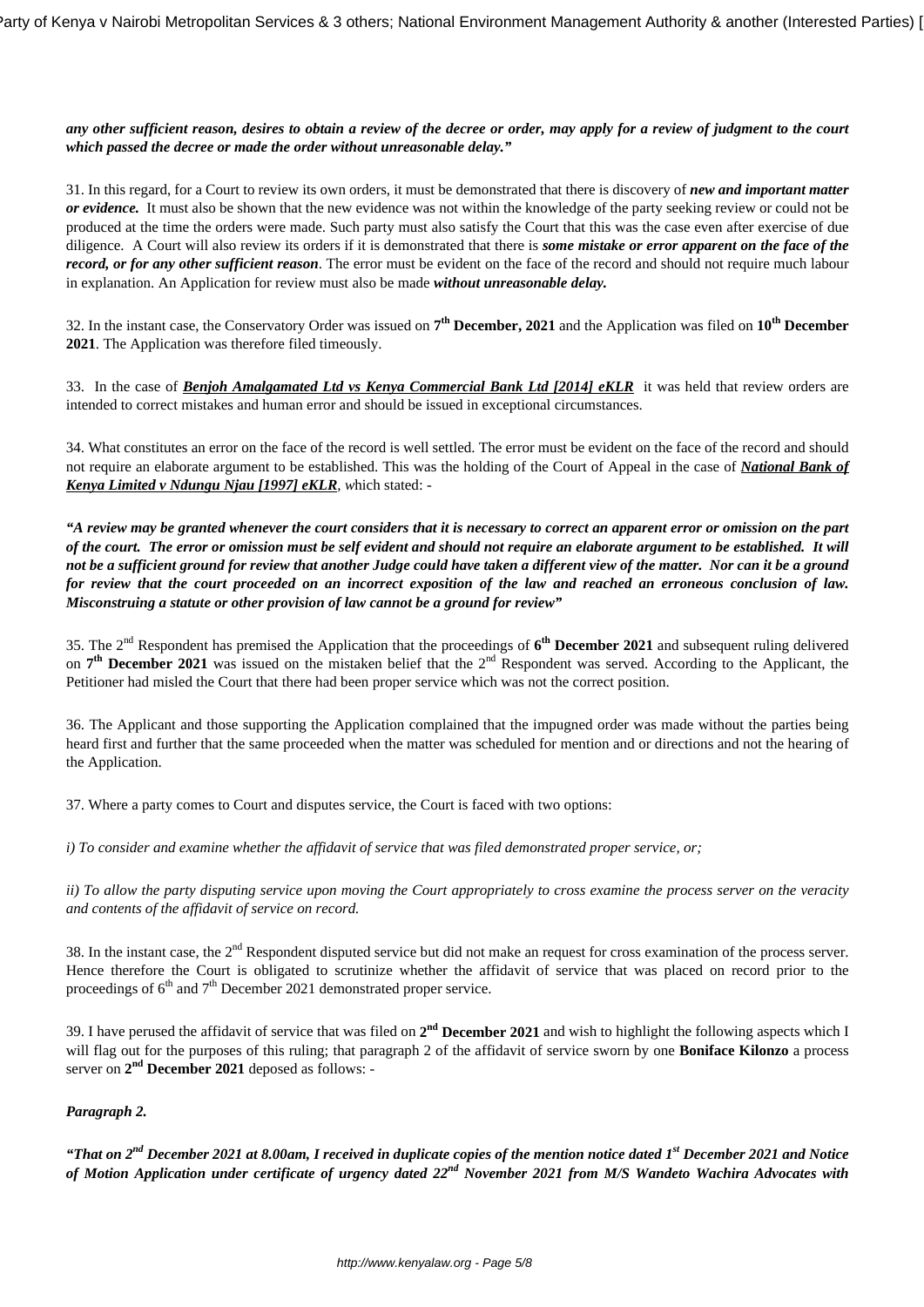*instructions to serve the same upon the Respondents therein".*

#### *Paragraph 4.*

*"That on the same day at 9.30am, I proceeded to the Offices of the 2nd Respondent located at Kenyatta International Conference Centre, where I met a secretary to whom I introduced myself to and explained the purpose of my visit. The said secretary accepted my service and stamped and signed on my return copy".*

#### *Paragraph 8.*

*"That I hereby return to this Honourable Court a copy of the mention notice dated 1st December 2021 and notice of motion Application under certificate of urgency having been duly served upon all the parties."*

40. The 1<sup>st</sup> Respondent's replying affidavit at paragraph 4 also deposed as follows: -

*"That the Petitioner filed an Application dated 22nd November 2021 and on 29th November 2021, the Court directed the Petitioner to serve the Application and the petition on the respondents for directions on 6th December 2021 which Application was served on 2nd December 2021…."*

41. A keen perusal of the said affidavits clearly confirms that there was service on all the Respondents including the 1<sup>st</sup> interested party who attended the Court proceedings of **6 th December 2021.**

42. I am also guided by *Order 5, rule 9 of the Civil Procedure rules, Mode of service on the Government* 

*(3) All documents to be served on the Government for the purpose of or in connection with any civil proceedings shall be treated for the purposes of these Rules as documents in respect of which personal service is not requisite.*

*(4) In this rule, "document" includes writs, notices, pleadings, orders, summonses, warrants and other documents, proceedings and written communications.*

43. In view of the foregoing, 1 therefore find that service was properly effected and all the Respondents including the  $2<sup>nd</sup>$ Respondent were served. The  $2<sup>nd</sup>$  Respondent cannot choose at this stage to argue that he was never personally served.

44. On the other aspect of whether or not the Respondents were not granted a fair hearing prior to the issuance of the orders of **7 th December 2021**, the record shows that when the matter came up *ex-parte* on 29<sup>th</sup> November 2021, the Court directed that all parties be served first. Later when the matter came up on **6 th December 2021**, the Court directed the learned Counsels present for the Petitioner and the Interested party to specifically address the Court on the issue of the conservatory orders which they did. The fact that the Respondents opted not to attend does not give them the right to complain at this stage. The complaint is therefore without any basis, and is not merited.

45. A right to a fair hearing and due process of the law is enshrined in our Constitution under *Article 50*. It is not lost to this Court that there are exceptions to the general rule that a party should not be condemned unheard. I am guided by the decision in the case of *Thomas Edison Ltd. vs. Bathok 1912 15 C.L.R. 679* wherein it was held thus:-

*"There is a primary precept governing administration of justice that no man is to be condemned unheard and therefore, as a general rule, no order should be made to the prejudice of a party unless he has the opportunity of being heard in defence, but instances occur where justice could not be done unless the subject matter of the suit is preserved and, if that is in danger of destruction by one party or if irremediable by one party, interim orders may issue to give room to the court to determine the dispute on the merits."*

46. A party who after being served and duly notified of the proceedings cannot plead of his violation of the right to a fair hearing to the same proceedings on his own failure to attend the said proceedings. A right to a fair hearing applies to all the parties and it is equally the duty of each and every party to attend court proceedings when duly notified.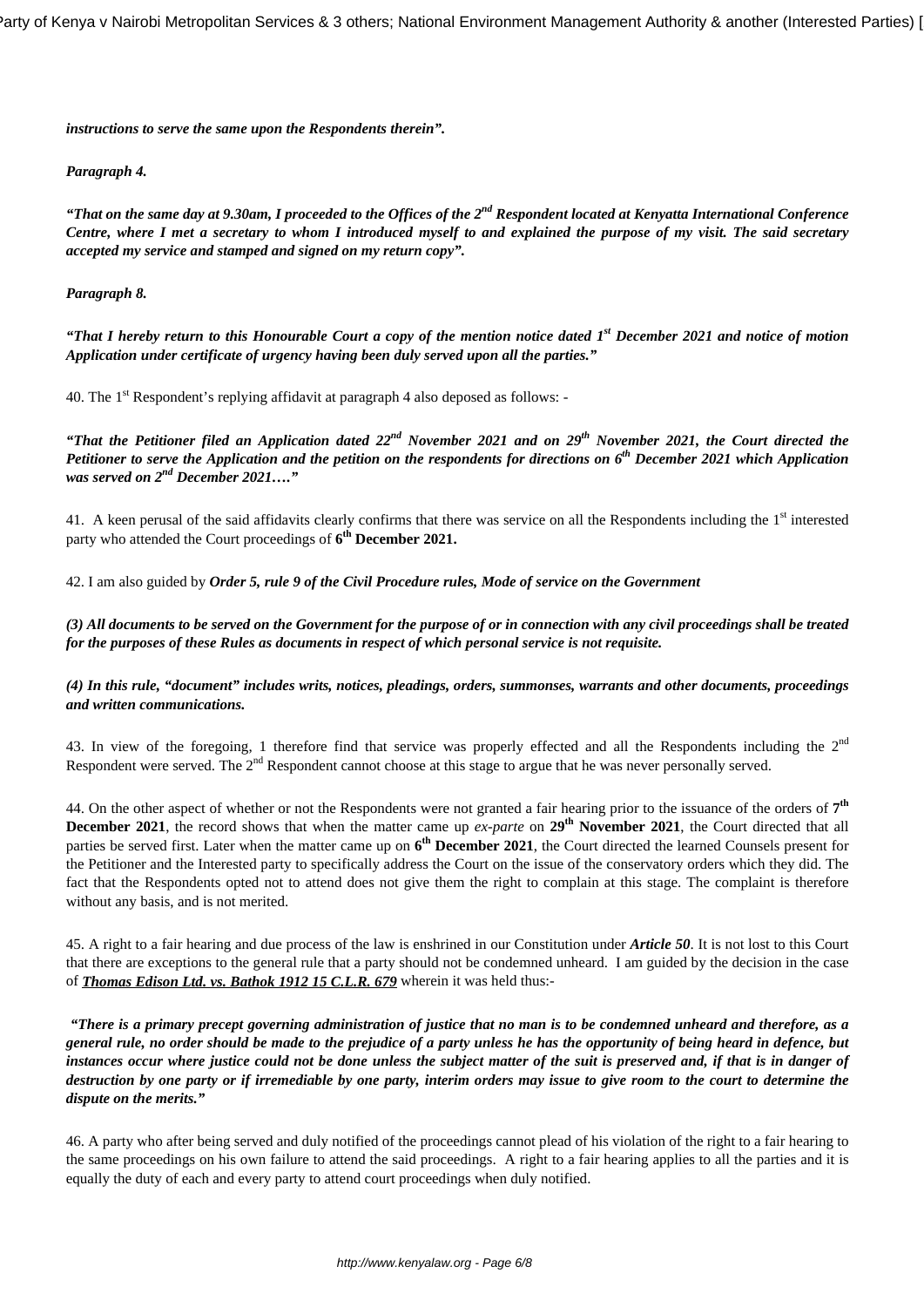47. The Court also respectfully disagrees with the submissions of the  $2<sup>nd</sup>$  Respondent and those is support of the Application that it could not have considered to hear an application for conservatory orders on **6 th December 2021**. As per the Court directions that were issued on **29th November 2021**, the Court had declined to grant the said orders *exparte* but ordered that the application be served for directions and further orders on  $6^{th}$  December 2021 when the Court would consider the same. Hence therefore on  $6^{th}$ **December 2021**, nothing stopped the Court from considering the said application since in a Constitutional Petition as was the case herein, an application for conservatory orders can be considered at any stage of the proceedings so long as it is before the final determination and disposal of the main Petition.

48. This Court is not persuaded that the applicants' supporting affidavit and the 1<sup>st</sup> respondent's relying affidavit together with the submissions of the 3<sup>rd</sup> respondent and the 2<sup>nd</sup> interested party which were in support of the Application have brought out any *new and important matter or evidence.*

49. Furthermore, the conservatory orders issued were issued based on facts placed before the Court which facts have not been proven to be false as the applicant and the 1<sup>st</sup> respondent depose clearly that *the Environmental Impact Assessment license has not been issued to date.*

50. All said and done, I observe that the order the applicants seeks to have reviewed, is a conservatory order issued on the  $7<sup>th</sup>$ **December 2021.** I do note that Conservatory orders are in my view not ordinary civil law remedies but are remedies provided for under the Constitution, the Supreme law of the land. They are not remedies between one individual as against another but are meant to keep the subject matter of the dispute in situ. Therefore, such remedies are remedies in rem as opposed to remedies in personam. In other words, they are remedies in respect of a particular state of affairs as opposed to injunctive orders which may only attach to a particular person. (See the case of *Judicial Service Commission v. Speaker of the National Assembly & Another [2013] eKLR).*

51. Accordingly, it is clear that conservatory orders are issued not to aid a party but to preserve the status quo that is being challenged by the petition. Without delving into the merits of this petition, I do note that the basis of the instant petition is *interalia;* alleged lack of public participation in decision making, compliance to *section 125(2) of the Public Finance Management Act*, compliance with *Regulation 17 of the Environmental Management and Coordination (Impact Assessment and Audit) Regulations, 2003* among other provisions.

52. It is my humble view that it is not in the best interest of administration of justice to allow the Application dated **8 th December 2021** for setting aside the conservatory orders as that would have the effect of rendering the petitioner herein mere pious sojourners or explorers in their pursuit of compliance with constitutional values and in effect render the Petition an academic exercise and nugatory.

53. A perusal of the orders issued on  $7<sup>th</sup>$  December 2021, shows that this Court was satisfied there was a prima facie case warranting the specific conservatory orders that were issued. I reiterate that it would, in the circumstances of this case, be improper for this court to purport to overturn the said orders at this stage.

54. Given the circumstances of this case, I am not satisfied that the applicant has met the threshold for setting aside the conservatory orders issued on **7 th December 2021** and the proceedings for **6 th December 2021.** 

55. Consequently, I find the Application dated  $8^{th}$  December 2021 not merited, the same is dismissed with no orders as to costs.

56. For the avoidance of doubt, the orders issued on **7 th December 2021** remain in force. The said orders had already fast tracked the hearing of the main Petition and all parties are reminded to comply.

57. Orders accordingly.

# **DATED, SIGNED AND DELIVERED BY ELECTRONIC MAIL AT NAIROBI THIS 30TH DAY OF DECEMBER 2021.**

#### **E. K. WABWOTO**

**JUDGE**